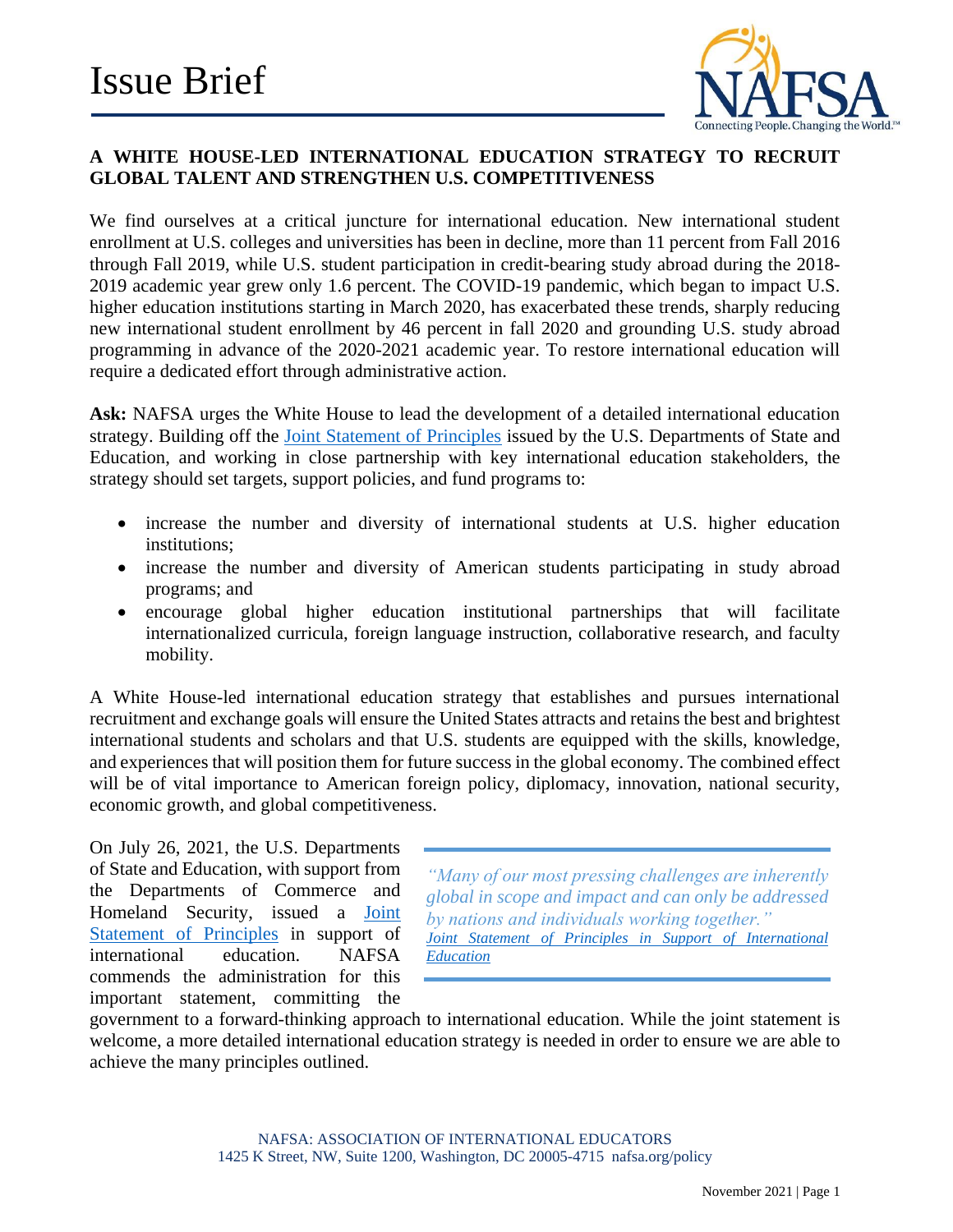NAFSA has long advocated for establishing a coordinated national strategy on international education, one that fosters supportive federal policies and brings to bear critical resources needed for success. In our view, as the nation looks to recover following the devastating global impacts of COVID-19, an international education strategy is more important than ever.

Detailed actions the administration should take include the following:

### **1) Establish a White House Coordinating Council on International Education**

As illustrated by the Joint Statement of Principles, international education policy falls under the jurisdiction of more than one federal agency. A coordinating entity within the White House would ensure collaboration and compromise within and across key federal agencies, resulting in more welcoming visa and immigration policies for international students and scholars, as well as more robust programs and resources to help grow and diversify U.S. study abroad participation and enhance U.S. campus internationalization.

Chaired by a senior White House official and charged with developing a national strategy on

international education, a coordinating council would provide strong leadership in helping to restore the United States' attractiveness as a destination for international students and scholars, as well as to increase the global competency of U.S. students. The national strategy must include goals for international

*"…one of the best ways to showcase the United States' ingenuity and know-how is to again make its universities the most attractive in the world to foreign talent." Samantha Power, ["The Can-Do Power",](https://www.foreignaffairs.com/articles/united-states/2020-11-20/samantha-power-can-do-power) Foreign Affairs, November 19, 2020*

student recruitment, increasing the diversity of sending countries, study abroad participation, and increased participation in study abroad from a more diverse group of American students.

The council should be composed of representatives from key federal agencies such as the Departments of State, Education, Commerce, Homeland Security, Energy, and Labor, as well as the FBI, the Social Security Administration, and other agencies as the President may designate. A first action by the council could be to convene a White House summit of college and university presidents, other academic leaders, international education professionals, and NGO and business leaders to map out the specifics of the strategy.

#### **2) Proactively Recruit International Talent**

The United States needs to shift into a proactive posture demonstrating that the nation is serious about attracting talented individuals to study or conduct research at our institutions of higher education.

The United States educates nearly one million students from around the world. However, because international student enrollment is largely being driven by a handful of countries (more than 50 percent from just three countries: China, India, and South Korea) and by students and families with the means to pay the comparatively high cost of a U.S. education, particularly at the undergraduate level, we are increasingly educating a less diverse pool of international students. By allowing external factors to determine who studies in the United States, we fail to educate students from a wide variety of cultures, backgrounds, and perspectives, putting our own nation at risk of losing important opportunities to foster an understanding of and connection with parts of the world critical for diplomacy, development, research, commerce, global health, and security.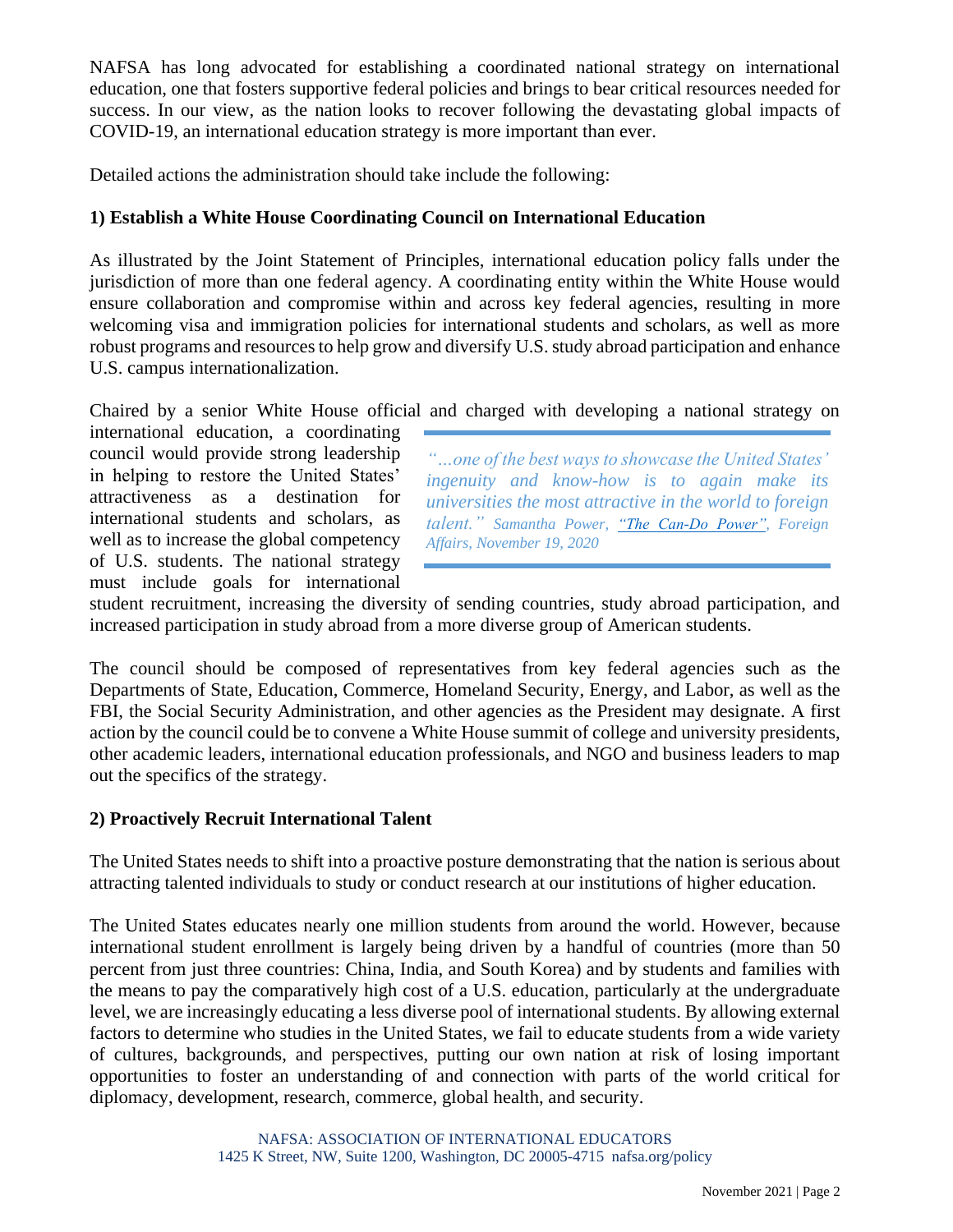A successful recruitment strategy requires:

- Active collaboration between government, higher education institutions, and international exchange organizations
- Identifying barriers and solutions to attracting and retaining international student and scholar talent, including:
	- o Specific changes to U.S. visa and immigration policies, such as expanding dual intent for international student visa applicants and creating a path to a green card for international student graduates
	- o Additional programs and resources, such as increased funding for the State Department's EducationUSA advising centers
	- o Corrective measures to resolve policy differences between and within key federal agencies, such as database interoperability between the Department of Homeland Security's Immigration and Customs Enforcement Student and Exchange Visitor Program and U.S. Citizenship and Immigration Services
- Setting targets for international student enrollment, with an emphasis on increasing diversity of source countries and of students' socioeconomic background.
- Engaging a broader number of U.S. higher education institutions in enrolling international students and hosting international scholars. In 2020, according to U.S. Department of Homeland Security's Student and Exchange Visitor Program (SEVP), 68 percent of SEVPcertified schools hosted 50 or fewer international students, while less than one percent of schools hosted more than 5,000 international students.

Competitor countries have already undertaken similar efforts, and they are yielding the benefits of their investments. Canada, for example has implemented expedited visa processing for certain qualifying students and post-study work visas that are valid for up to three years. As a result of these measures, which make it easier for international students to immigrate, Canada's international student enrollment increased by more than 80 percent in the five years before the pandemic, making the country one of the world's fastest-growing study destinations during that period.

The UK government reinstated a two-year post-study work visa for graduates, a change that went into effect at the start of the 2020–21 academic year, and in January 2020, they announced a new, fasttrack visa program to attract the world's top scientists, researchers, and mathematicians. The approach has yielded encouraging results: despite the COVID pandemic, international enrollment at UK universities increased by 12 percent in 2020, and the total number of international students in the country exceeded 500,000 for the first time.

## **3) Grow and Diversify U.S. Study Abroad Participation**

Any approach to enhancing access to international education must also include a strategy to help grow and diversify U.S. college student participation in study abroad. Study abroad is an essential component of a quality U.S. higher education. Prior to the COVID-19 pandemic, during the 2018- 2019 academic year, just over 347,000 U.S. college students studied abroad for credit. This equates to less than two percent of U.S. students enrolled in U.S. higher education. With less than 10 percent ultimately graduating with a study abroad experience on their transcript, that means 90 percent of graduates are entering the workforce without the global skills, knowledge, and experiences that would position them for success in the global economy.